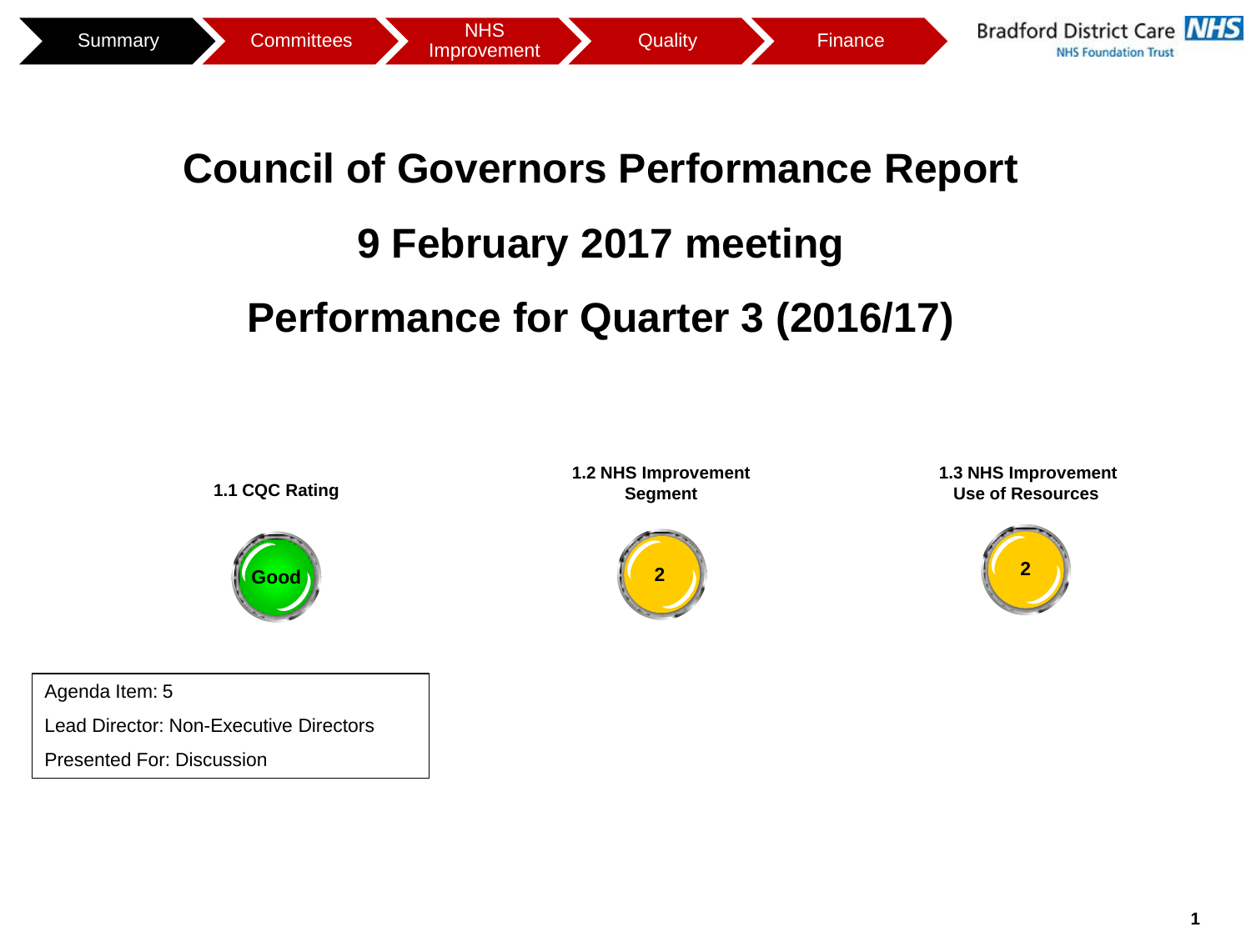| Summary           | <b>Bradford District Care NHS</b><br><b>NHS</b><br><b>Committees</b><br>Quality<br>Finance<br>Improvement<br><b>NHS Foundation Trust</b>                                                                                                                                                                                                                                                                                                                                                                                                                                                                                                                                                                                                                                                                 |               |  |  |  |  |  |  |  |
|-------------------|----------------------------------------------------------------------------------------------------------------------------------------------------------------------------------------------------------------------------------------------------------------------------------------------------------------------------------------------------------------------------------------------------------------------------------------------------------------------------------------------------------------------------------------------------------------------------------------------------------------------------------------------------------------------------------------------------------------------------------------------------------------------------------------------------------|---------------|--|--|--|--|--|--|--|
|                   | The purpose of this Performance Report is to assist the Council of Governors in seeking assurance against the Trust's performance<br>and progress in delivery of a broad range of key targets and indicators.                                                                                                                                                                                                                                                                                                                                                                                                                                                                                                                                                                                            |               |  |  |  |  |  |  |  |
|                   | <b>Key Highlights</b>                                                                                                                                                                                                                                                                                                                                                                                                                                                                                                                                                                                                                                                                                                                                                                                    | <b>Slides</b> |  |  |  |  |  |  |  |
|                   | <b>NHS Improvement (NHSI) Indicators</b>                                                                                                                                                                                                                                                                                                                                                                                                                                                                                                                                                                                                                                                                                                                                                                 |               |  |  |  |  |  |  |  |
| <b>Assurance</b>  | NHSI indicators have been met for December and quarter 3, for those indicators where final data is available.                                                                                                                                                                                                                                                                                                                                                                                                                                                                                                                                                                                                                                                                                            | $6 - 7$       |  |  |  |  |  |  |  |
|                   | <b>Quality</b>                                                                                                                                                                                                                                                                                                                                                                                                                                                                                                                                                                                                                                                                                                                                                                                           |               |  |  |  |  |  |  |  |
| <b>Exceptions</b> | Service user experience continues to record positive results under the Friends and Family test with an average<br>score of around 4.40 across Business Units.                                                                                                                                                                                                                                                                                                                                                                                                                                                                                                                                                                                                                                            | 9             |  |  |  |  |  |  |  |
|                   | Influenza uptake at 31 December was 75.9% against the 75% Commissioning for Quality & Innovation Target.<br>• Labour turnover has fallen by 0.05% in month to 12.23% remaining above the Trust's 10% target of 10%. A<br>10<br>number of initiatives are in train to understand and respond to this key risk.<br>The Board discussed sickness absence in December, with an FBIC workforce planning deep dive scheduled                                                                                                                                                                                                                                                                                                                                                                                   |               |  |  |  |  |  |  |  |
|                   | for January 2017. Sickness absence has fallen to 5.95% but remains above the 4% internal target. Responses<br>10<br>to reduce sickness absence have been proposed, including revising Bradford Factor score scope and<br>thresholds. Proposals will be discussed with staff side representatives within the next few weeks.                                                                                                                                                                                                                                                                                                                                                                                                                                                                              |               |  |  |  |  |  |  |  |
|                   | <b>Finance</b>                                                                                                                                                                                                                                                                                                                                                                                                                                                                                                                                                                                                                                                                                                                                                                                           |               |  |  |  |  |  |  |  |
| <b>Exceptions</b> | After careful consideration of the elevated risk at month 8 and continued into month 9 the Executive, FBIC and<br>Board recognised £494k probable outturn risk. This would drop the projected surplus from £1,350k to £856k<br>(before adjusting for disposals). Failure to achieve the planned surplus would mean the Trust forfeits £790k<br>Sustainability and Transformation funding (STF) that it expected to receive in March. As a consequence of<br>the forecast NHSI require that Board to provide assurance that a recovery plan has been developed. This<br>should detail further actions to bring the position back on plan. Although the Trust has highlighted very real<br>challenges in meeting the Control Total it is still expected to make every effort to fully recover the position | 11            |  |  |  |  |  |  |  |
|                   | <b>Summary and Recommendations</b>                                                                                                                                                                                                                                                                                                                                                                                                                                                                                                                                                                                                                                                                                                                                                                       |               |  |  |  |  |  |  |  |
|                   | The Performance Report shows good performance against most non-financial targets in December 2016 (Quarter 3) but in response to<br>significantly elevated concerns took the difficult decision to submit a formal forecast revision.                                                                                                                                                                                                                                                                                                                                                                                                                                                                                                                                                                    |               |  |  |  |  |  |  |  |
|                   | Correlation of quality information (including patient experience and safety related measures), performance, finance, workforce and health and<br>safety information has taken place at the Board Committees (see highlights at slides 3-5).                                                                                                                                                                                                                                                                                                                                                                                                                                                                                                                                                              |               |  |  |  |  |  |  |  |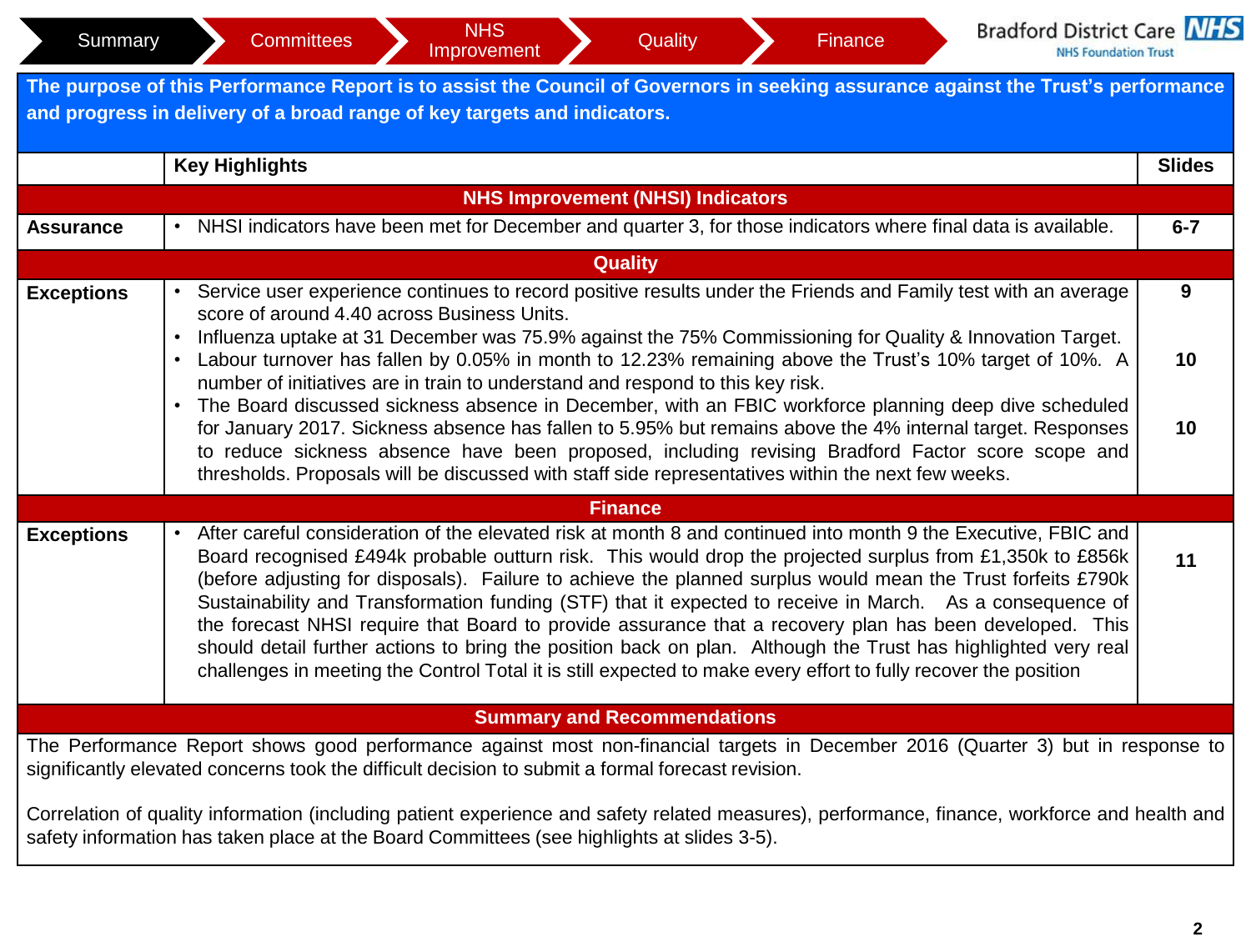|                   | Finance, Business & Investment Committee (Chair: Rob Vincent)                                                                                                                                                                                                                                                                                                                                                                                                                                                                                                                                                                                                                                                                                                                                                                                                                                                                                                                                                                                                                                                                                                                                                                                                                                                                                                                                                                               |  |
|-------------------|---------------------------------------------------------------------------------------------------------------------------------------------------------------------------------------------------------------------------------------------------------------------------------------------------------------------------------------------------------------------------------------------------------------------------------------------------------------------------------------------------------------------------------------------------------------------------------------------------------------------------------------------------------------------------------------------------------------------------------------------------------------------------------------------------------------------------------------------------------------------------------------------------------------------------------------------------------------------------------------------------------------------------------------------------------------------------------------------------------------------------------------------------------------------------------------------------------------------------------------------------------------------------------------------------------------------------------------------------------------------------------------------------------------------------------------------|--|
|                   | From the December and January Committee Meetings:                                                                                                                                                                                                                                                                                                                                                                                                                                                                                                                                                                                                                                                                                                                                                                                                                                                                                                                                                                                                                                                                                                                                                                                                                                                                                                                                                                                           |  |
| <b>Exceptions</b> | The financial position of the Trust is behind the planned position. The Committee heard updates<br>$\bullet$<br>about the continuing actions aimed at achieving the control total at the end of the financial year.<br>The current best estimate, before taking into account possible additional actions, is that we will miss<br>the control total by £494k. If the Trust does not achieve its control total, it will not be awarded<br>Sustainability and Transformation Funding which would increase the gap to approximately £1,284k.<br>At the January meeting of FBIC, it was agreed to recommend a change in the NHS Improvement<br>quarter three forecast outturn. This was agreed by Trust Board and formally ratified at its meeting<br>in January 2017. Discussion took place with NHSI in advance of the submission and subsequently.<br>The Trust will be submitting a first draft financial recovery plan to NHSI at the end of January 2017.<br>The Committee noted a key challenge for the Agile programme remains the delivery of the planned<br>$\bullet$<br>staff savings in 2017/18 and 2018/19. The Committee will be considering a detailed paper about<br>this at its March 2017 meeting.<br>The Committee also noted the telephony programme is currently showing a £217k shortfall against<br>$\bullet$<br>the 2016/17 Cost Improvement Plan (CIP). A full report will be considered at the March 2017<br>meeting. |  |
| <b>Assurance</b>  | The Environmental Annual Report. This revealed the Trust's use of energy had increased as a<br>$\bullet$<br>result of increased occupancy of some buildings.<br>The Committee received an update over the Trust's Marketing Strategy, noting the significant<br>$\bullet$<br>success in winning the Wakefield Children's Services Tender, and the latest position on a number of<br>other opportunities.<br>The Committee endorsed the updated Estates Strategy, noting the significant progress made,<br>$\bullet$<br>including reductions in workstation/employee ratios, and reviews of the use of some major facilities<br>as service patterns changed and wider system building use reviews were pursued.                                                                                                                                                                                                                                                                                                                                                                                                                                                                                                                                                                                                                                                                                                                              |  |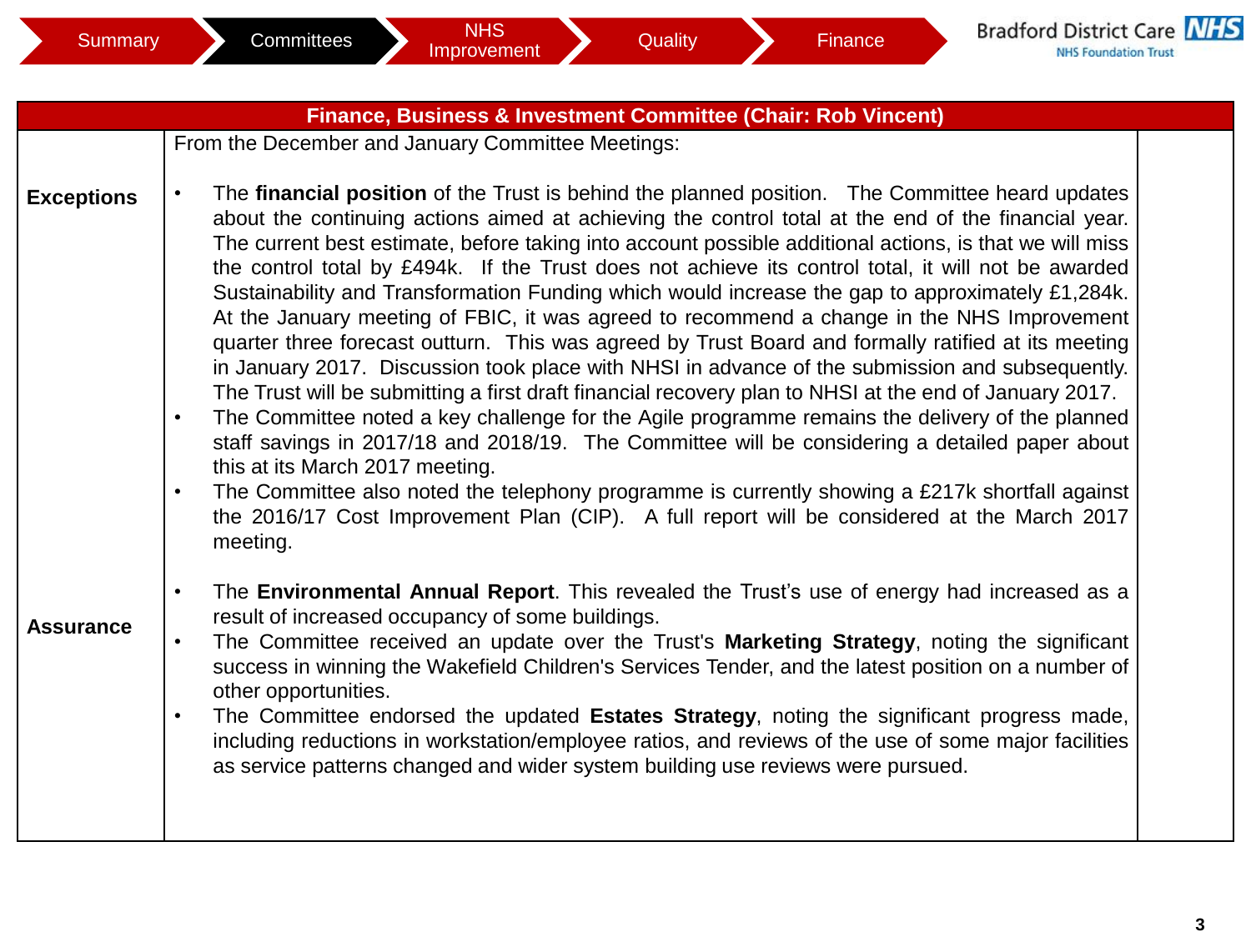## **Quality & Safety Committee (Chair: Sue Butler)**

From the November Committee meeting:

- **Exceptions:** • The results of a **deep dive into physical health of mental health service users** which provided assurance that work was progressing. The Committee has asked the Nursing Council to seek assurance on the training and skills of registered nurses in effective blood pressure monitoring.
	- An **increase in serious incidents relating to suicides**. The Executive Management Team has identified that an increase in self-referral service provision could be the reason behind the increase. The Trust has commissioned an audit of suicides over the last three years to determine whether any common themes are evident and/or whether any lessons could be learnt.
	- The Lightning Review into **access to Child and Adolescent Mental Health services (CAMHS)**. In previous Board walkabouts to CAMHS, waiting times were cited. Joint work is being undertaken with CCGs and acute trusts regarding autism and ADHD waiting times. The Committee agreed to receive the outcome of the Trust's CAMHS review in May 2017.

From the December Committee meeting:

- **Managing waiting times for Psychological Therapies**. The Board discussed that a number of factors were impacting on waiting times including the length of time service users remained on case-loads, under-investment in the service and some members of staff carrying smaller caseloads. With effect from 1 February 2017, the Psychological Therapies team will form part of the Improving Access to Psychological Therapies structure and a plan is in place which will be monitored by the Committee.
- Achieving an appropriate balance of **capacity and staffing on the Dementia Assessment Unit**.
- Considerable **staffing pressures in the Medicines Management team** due to high levels of sickness absence. Information about mitigations in place to address this concern have been shared with Board members and, following discussion at January Board, further work is being undertaken by the Medical Director/Director of Nursing.

**8**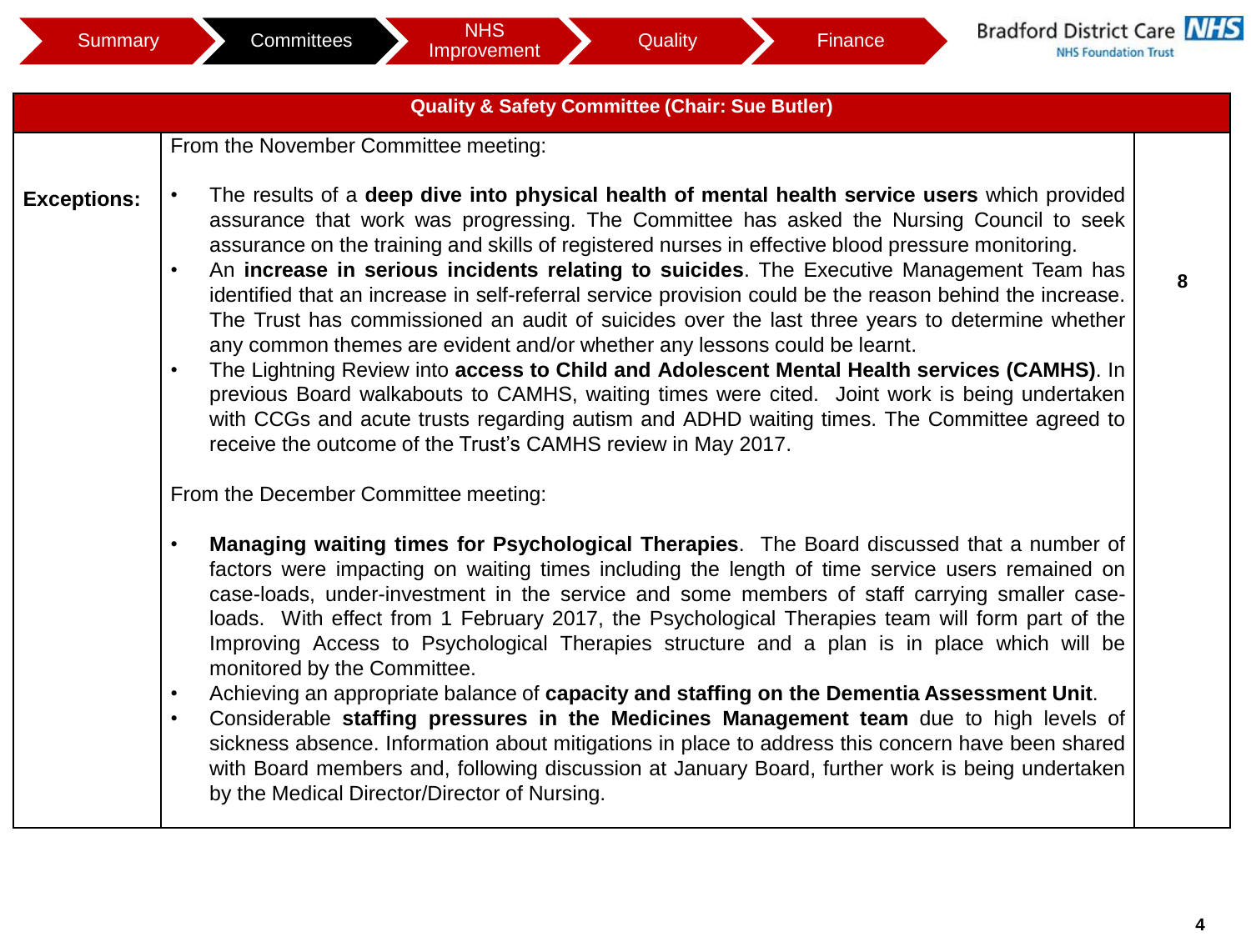|                   | <b>Mental Health Legislation Committee (Chair: Nadira Mirza)</b>                                                                                                                                                                                                                                                                                                                                                                                                                                                                                                                                                                                                                                                                                                                                                                                                                                                                                                                                                                                                                                                                                                                                                                                                                                                                                                                                                                                                                                                                                                                                                                                    |  |
|-------------------|-----------------------------------------------------------------------------------------------------------------------------------------------------------------------------------------------------------------------------------------------------------------------------------------------------------------------------------------------------------------------------------------------------------------------------------------------------------------------------------------------------------------------------------------------------------------------------------------------------------------------------------------------------------------------------------------------------------------------------------------------------------------------------------------------------------------------------------------------------------------------------------------------------------------------------------------------------------------------------------------------------------------------------------------------------------------------------------------------------------------------------------------------------------------------------------------------------------------------------------------------------------------------------------------------------------------------------------------------------------------------------------------------------------------------------------------------------------------------------------------------------------------------------------------------------------------------------------------------------------------------------------------------------|--|
| <b>Exceptions</b> | From the October 2016 and January 2017 Committee meetings:<br>The Committee had previously requested an analysis of service users detained from a Pakistani<br>$\bullet$<br>background as compared to people from a white British background. Governors also expressed an<br>interest in understanding the number of service users detained from a BME background. The<br>latest MHLC dashboard demonstrates that local rates of detention, under the Mental Health Act, are<br>proportionate to local BME demography.<br>The use of Section 17 leave by those service users that smoked. An audit of 50 patients<br>$\bullet$<br>detained under the Mental Health Act showed that patients who did not smoke appeared to have far<br>simpler leave authorisations and that a significant amount of nursing time was taken up with regards<br>to administration issues in relation to Section 17 leave. The Committee noted concerns raised in<br>relation to impact on staff, which the Chair and Interim Director of Operations and Nursing will<br>discuss in further detail. The Executive Management Team is leading work to review the No<br>Smoking Policy, leading to a Smoke Free Policy relaunch.<br>The Care Programme Approach (CPA) audit. The Committee received limited assurance about<br>$\bullet$<br>the effectiveness of the approach. The Committee commissioned further work and in January the<br>Director of Operations and Nursing reported that a workshop had been held to consider how to<br>improve this. As a result, each Team Leader and Ward Manager will now undertake monthly deep<br>dives into CPA performance. |  |
|                   | <b>Audit Committee (Chair: David Banks)</b>                                                                                                                                                                                                                                                                                                                                                                                                                                                                                                                                                                                                                                                                                                                                                                                                                                                                                                                                                                                                                                                                                                                                                                                                                                                                                                                                                                                                                                                                                                                                                                                                         |  |
| <b>Assurance</b>  | Internal audit: The Committee received four "significant assurance" reports from Internal Audit,<br>$\bullet$<br>covering sickness absence controls; Agile project progress to date; Staff performance indicators;<br>Key performance indicators and one "full assurance" report on Business continuity. There were no<br>"limited assurance" reports. The Committee received assurances that there was nothing to date<br>from internal audit which would adversely impact the annual reports and accounts.<br>Year end planning and external audit: The Committee received assurances that planning is in<br>$\bullet$<br>place for preparation and audit of the annual accounts for the year to 31 March 2017.                                                                                                                                                                                                                                                                                                                                                                                                                                                                                                                                                                                                                                                                                                                                                                                                                                                                                                                                   |  |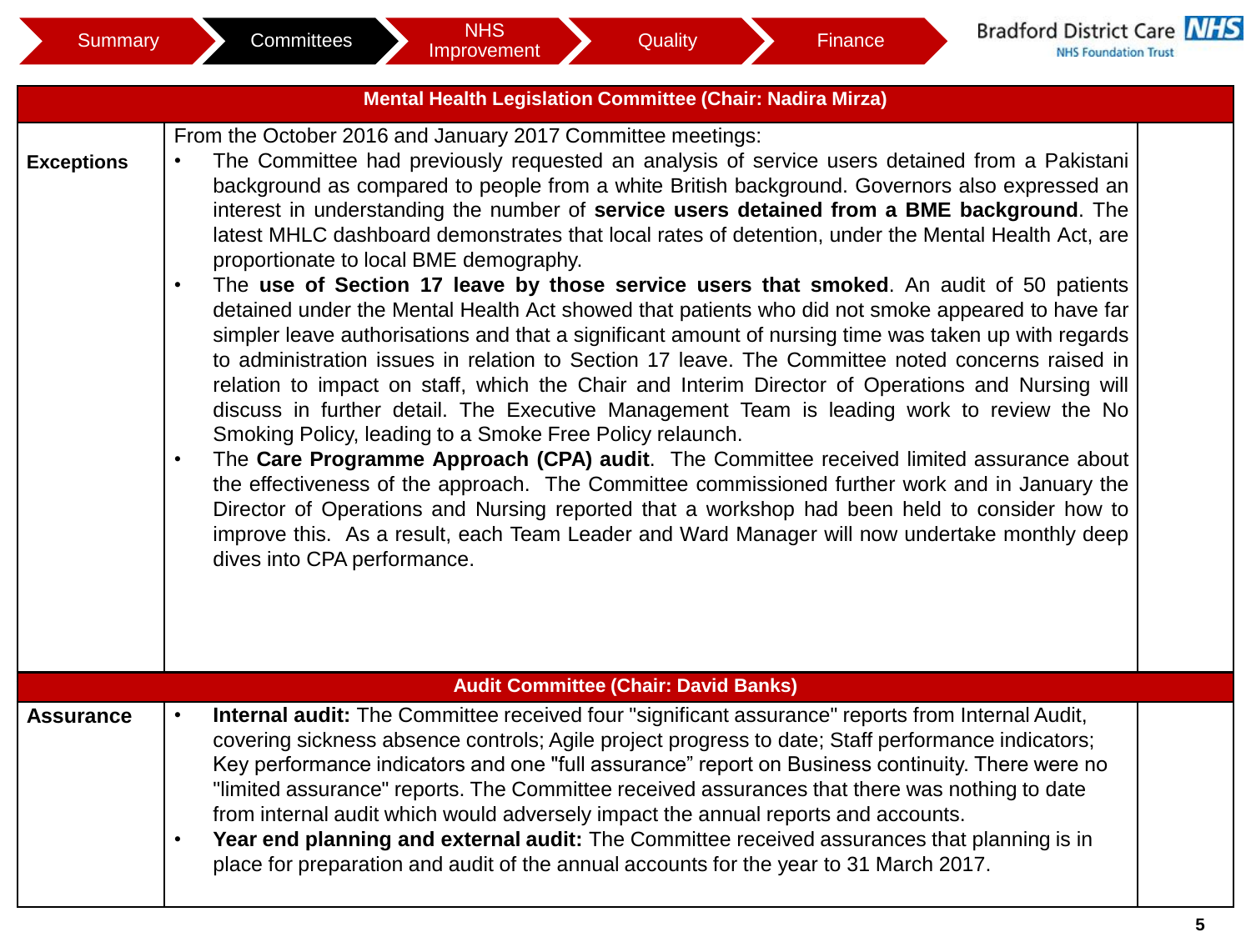| 5ummarv | Committees | <b>NHS</b><br>Improvement | Quality | rınance' | Bradford District Care NHS<br><b>NHS Foundation Trust</b> |
|---------|------------|---------------------------|---------|----------|-----------------------------------------------------------|
|---------|------------|---------------------------|---------|----------|-----------------------------------------------------------|

## **Single Oversight Framework Operational Performance Metrics**

|                                                                                | <b>Committees</b><br><b>Summary</b>                                                                                                                           |               |                           | <b>NHS</b><br>Improvement |               |        | Quality |        |                            | Finance                      |               |                                                                               | <b>Bradford District Care NHS</b><br><b>NHS Foundation Trust</b>                                                                               |
|--------------------------------------------------------------------------------|---------------------------------------------------------------------------------------------------------------------------------------------------------------|---------------|---------------------------|---------------------------|---------------|--------|---------|--------|----------------------------|------------------------------|---------------|-------------------------------------------------------------------------------|------------------------------------------------------------------------------------------------------------------------------------------------|
| <b>Single Oversight Framework Operational Performance Metrics</b><br>Indicator |                                                                                                                                                               |               |                           |                           |               |        |         |        |                            |                              |               |                                                                               |                                                                                                                                                |
| Indicator<br>No.                                                               |                                                                                                                                                               | <b>Target</b> | Q4<br>Outturn             | Q1<br>Outturn             | Q2<br>Outturn | Oct    | Nov     | Dec    | Q3<br>Numerator<br>Outturn | Q3<br>Denominator<br>Outturn | Q3<br>Outturn | <b>National</b><br><b>Benchmark</b>                                           | Graph                                                                                                                                          |
| M3                                                                             | Maximum time of 18 weeks from point of referral to<br>treatment (RTT) in aggregate - patients on an incomplete   92.0%<br>pathway                             |               |                           |                           |               | 100.0% | 100.0%  | 100.0% | 304                        | 304                          | 100.0%        | 90.5% as of<br>November 16<br>Next publication date<br>9 <sup>th</sup> Feb 17 | 100.0%<br>95.0%<br>90.0%<br>85.0%<br>80.0%<br>Dec Jan Feb Mar Ant May Jun Jul<br>15 16 16 16 16 16 16 16 16                                    |
| M <sub>5</sub>                                                                 | Patients requiring acute care who received a gatekeeping<br>assessment by a crisis resolution and<br>home treatment team in line with best practice standards | 95.0%         |                           |                           |               | 96.7%  | 100.0%  | 100.0% | 158                        | 160                          | 98.7%         | 98.4% as of<br>$Q2 - 16/17$<br>Next publication date:<br>Jan 16               | 100.0%<br>97.5%<br>95.0%<br>92.5%<br>90.0%<br>Dec Jan Feb Mar Apr May Jun Jul Aug Sep Oct Nov Dec<br>15 16 16 16 16 16 16 16 16 16 16 16 16 16 |
| M7                                                                             | People with a first episode of psychosis begin treatment<br>with a NICE-recommended package of care within 2<br>weeks of referral                             | 50.0%         | 73%<br>March 2016<br>Data | 74.2%                     | 63.8%         | 90.0%  | 64.0%   | 75.0%  | 52                         | 69                           | 75.3%         |                                                                               | 100.0%<br>80.0%<br>60.0%<br>40.0%<br>20.0%<br>0.0%<br>Dec Jan Feb Mar Apr May Jun Jul Aug<br>15 16 16 16 16 16 16 16 16 16 16 16 16 16         |
|                                                                                | Ensure that cardio-metabolic assessment and treatment<br>for people with psychosis is delivered routinely in the<br>following service areas:                  |               |                           |                           |               |        |         |        |                            |                              |               |                                                                               |                                                                                                                                                |
| M19                                                                            | a) Inpatient Wards                                                                                                                                            | 90.0%         |                           |                           |               |        |         |        |                            |                              |               |                                                                               |                                                                                                                                                |
|                                                                                | b) Early Intervention in psychosis services                                                                                                                   | 90.0%         |                           |                           |               |        |         |        | <b>TBC</b>                 |                              |               |                                                                               |                                                                                                                                                |
|                                                                                | c) Community mental health services (people on Care<br>Programme Approach)                                                                                    | 65.0%         |                           |                           |               |        |         |        |                            |                              |               |                                                                               |                                                                                                                                                |

**Indicator M7**: Data is provided in relation to the waiting time element of the new standard for Early Intervention in Psychosis (EIP). This shows patients who started treatment in December 2016 within two weeks of referral. The number of incomplete pathways (patients waiting) at the end of December 2016 was 29; 26 of these patients have been waiting for more than two weeks. Additional CCG investment in EIP was confirmed from April 2016 to enable the Trust to extend the age range for EIP services to adults up to 65 and to provide in accordance with NICE recommendations. All new staff are in post and the Trust is meeting all components of the new standard.

**Indicator M19**: Performance against this standard is assessed as part of the 2016/17 national CQUIN indicator, via national audit. Data is collected and submitted in 4 of 2016/17. The Trust is projecting full achievement of the CQUIN which audits a 'snapshot'. The Single Oversight Framework requires sustained and embedded performance, measured on a quarterly basis. The mental health acute and community services business unit has developed a sustainability plan to maintain achievement across every quarter in all 3 service areas, however routine delivery of this current CQUIN indicator is not projected until April 2017.

| Graph Key  |  |  |  |  |  |  |
|------------|--|--|--|--|--|--|
| Measure    |  |  |  |  |  |  |
| Target     |  |  |  |  |  |  |
| Trend      |  |  |  |  |  |  |
| Trajectory |  |  |  |  |  |  |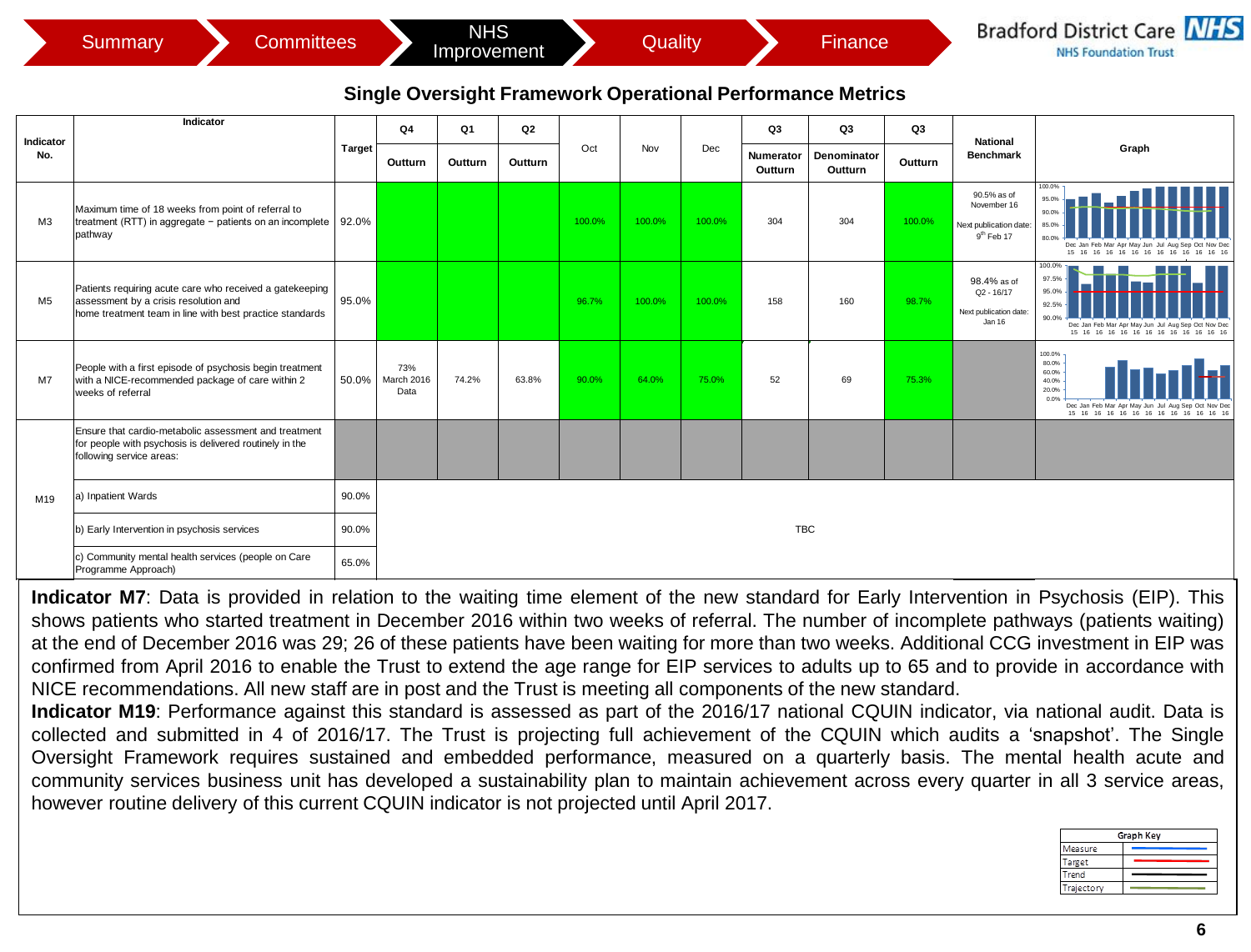|                  | <b>Committees</b><br><b>Summary</b>                                                                                                              |               |                                     | <b>NHS</b><br>Improvement          |                                  |                        | Quality                |     |                                   | Finance                                                           |               |                                                                            | <b>Bradford District Care NHS</b><br><b>NHS Foundation Trust</b>                                                                            |
|------------------|--------------------------------------------------------------------------------------------------------------------------------------------------|---------------|-------------------------------------|------------------------------------|----------------------------------|------------------------|------------------------|-----|-----------------------------------|-------------------------------------------------------------------|---------------|----------------------------------------------------------------------------|---------------------------------------------------------------------------------------------------------------------------------------------|
|                  |                                                                                                                                                  |               |                                     |                                    |                                  |                        |                        |     |                                   | <b>Single Oversight Framework Operational Performance Metrics</b> |               |                                                                            |                                                                                                                                             |
| Indicator<br>No. | Indicator                                                                                                                                        | <b>Target</b> | Q4<br>Outturn                       | Q1<br>Outturn                      | Q <sub>2</sub><br>Outturn        | Oct                    | Nov                    | Dec | Q3<br><b>Numerator</b><br>Outturn | Q3<br>Denominator<br>Outturn                                      | Q3<br>Outturn | <b>National</b><br><b>Benchmark</b>                                        | Graph                                                                                                                                       |
| M20a             | Complete and valid submissions of metrics in the monthly<br>Mental Health Services Data Set Submissions to NHS<br>Digital:<br>Identifier metrics | 95.0%         | 99.4%<br><b>March Final</b><br>data | 99.5%<br><b>June Final</b><br>data | 99.5%<br>September<br>Final data |                        |                        |     |                                   |                                                                   |               | 95.5%<br>Sep Final<br>Next publication date:<br>24/01/2017                 |                                                                                                                                             |
| M20b             | Complete and valid submissions of metrics in the monthly<br>Mental Health Services Data Set Submissions to NHS<br>Digital:<br>Priority metrics   | 85.0%         |                                     |                                    |                                  |                        |                        |     | <b>TBC</b>                        |                                                                   |               |                                                                            |                                                                                                                                             |
| M21              | Proportion of people completing treatment who move to<br>recovery (from IAPT minimum dataset)                                                    | 50.0%         | 47.0%                               | 47.6%                              | 50.0%                            | 52.6%<br>(Provisional) | 49.4%<br>(Provisional) |     |                                   |                                                                   |               | 48.4% as of Sep 16:<br>Next publication date<br>24th January 2017          | 60.0%<br>55.0%<br>50.05<br>45.C<br>40.0<br>Apr May Jun Jul Aug Sep Oct Nov Dec Jan Feb Mar<br>16 16 16 16 16 16 16 16 16 16 17 17 17        |
| M10              | waiting time to begin treatment (from IAPT minimum data<br>set)<br>within 6 weeks                                                                | 75.0%         | 88.8%                               | 91.5%                              | 94.2%                            | 92.7%<br>(Provisional) | 95.5%<br>(Provisional) |     |                                   |                                                                   |               | 87.8% as at<br>September 16<br>Next publication date:<br>24th January 2017 | 100.0%<br>90.05<br>80.09<br>70.09<br>60.0%<br>Apr May Jun Jul Aug Sep Oct Nov Dec Jan Feb Mar Apr<br>16 16 16 16 16 16 16 16 16 17 17 17 17 |
| M11              | waiting time to begin treatment (from IAPT minimum data<br>set)<br>within 18 weeks                                                               | 95.0%         | 97.9%                               | 98.1%                              | 98.6%                            | 99.1%<br>(Provisional) | 99.0%<br>(Provisional) |     |                                   |                                                                   |               | 98.3% as at<br>September 16<br>Next publication date:<br>24th January 2017 | 100.0%<br>97.5%<br>95.0<br>90.0%<br>Apr May Jun Jul AugSep Oct Nov Dec Jan Feb Mar<br>16 16 16 16 16 16 16 16 16 17 17 17                   |

**Indicator M20a**: This Mental Health Services Data Set (MHSDS) data completeness indicator comprises NHS number, date of birth, postcode, gender, GP and commissioner. The Trust is awaiting clarification from NHS Improvement and NHS Digital about the data definitions to be used to calculate performance. Data is provided based on internal calculation from the MHSDS.

**Indicator M20b**: This is a new combination of metrics for achievement by 2016/17 year end, assessed monthly, comprising ethnicity, employment status, school attendance, accommodation status and ICD10 coding. The Trust is awaiting clarification with NHS Improvement and NHS Digital about the data definitions to be used to calculate performance. Whilst Trust recording of ethnicity is above the 85% target, ICD10 coding is significantly below the target and recording of school attendance is unknown as it is not currently reported from the MHSDS. The Executive Management Team is considering the approach to ICD10 coding.

**Indicator M21**: The Improving Access to Psychological Therapies (IAPT) service successfully migrated from SystmOne to PCMIS in May 2016. PCMIS supports accurate reporting of data internally and to NHS Digital. Within the Single Oversight Framework, Trust performance for IAPT recovery rate is assessed quarterly, based on final data published by NHS Digital. NHS Digital published final September 2016/quarter 2 data on 22 December 2016. At overall Trust level, the 50% recovery target was met for quarter 2. Trust performance now exceeds the England average.

| Graph Key |  |  |  |  |  |  |  |
|-----------|--|--|--|--|--|--|--|
| Measure   |  |  |  |  |  |  |  |
| larget    |  |  |  |  |  |  |  |
| rend      |  |  |  |  |  |  |  |
| rajectory |  |  |  |  |  |  |  |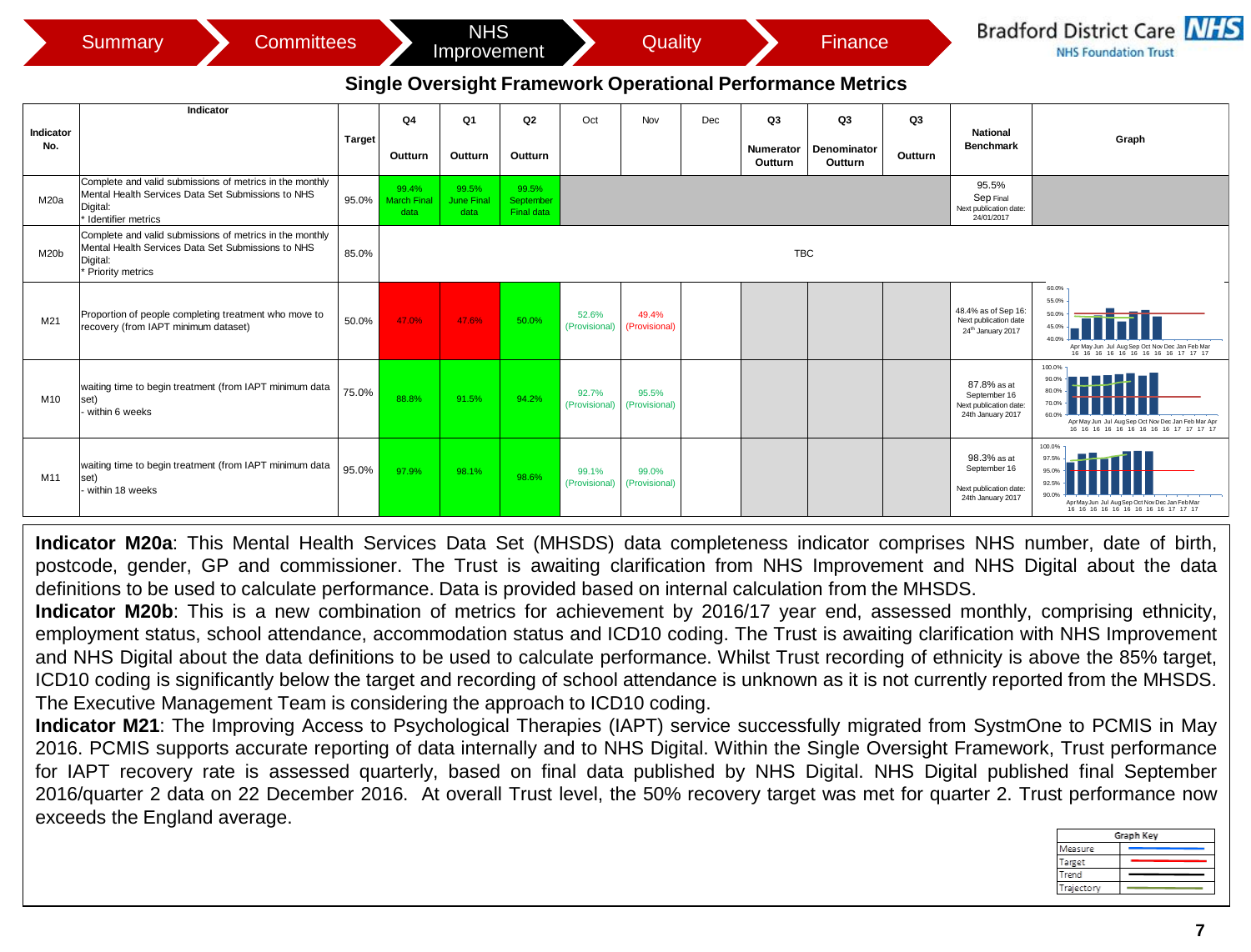

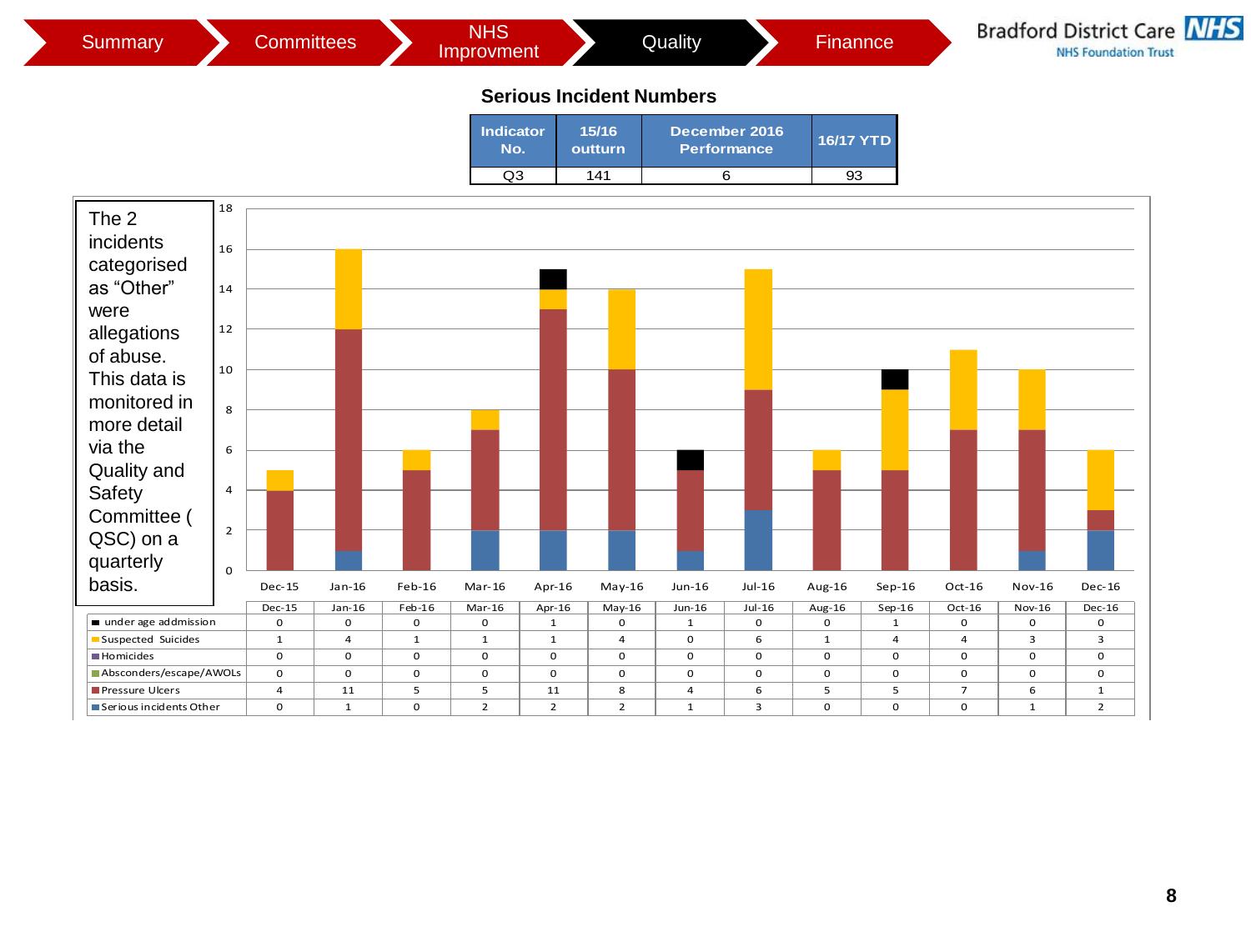



The Friends and Family Test asks if service users: "felt safe"; "were treated with kindness and compassion"; "were involved in their care as much as they would have liked" and if "they were treated with kindness and compassion". Where a reviewer responds to these questions with "Totally" a score of 5 is recorded, where the response is "Not at all" then a score of 1 is recorded. The charts show the average score for the service business units, and starts at 3 (a neutral opinion).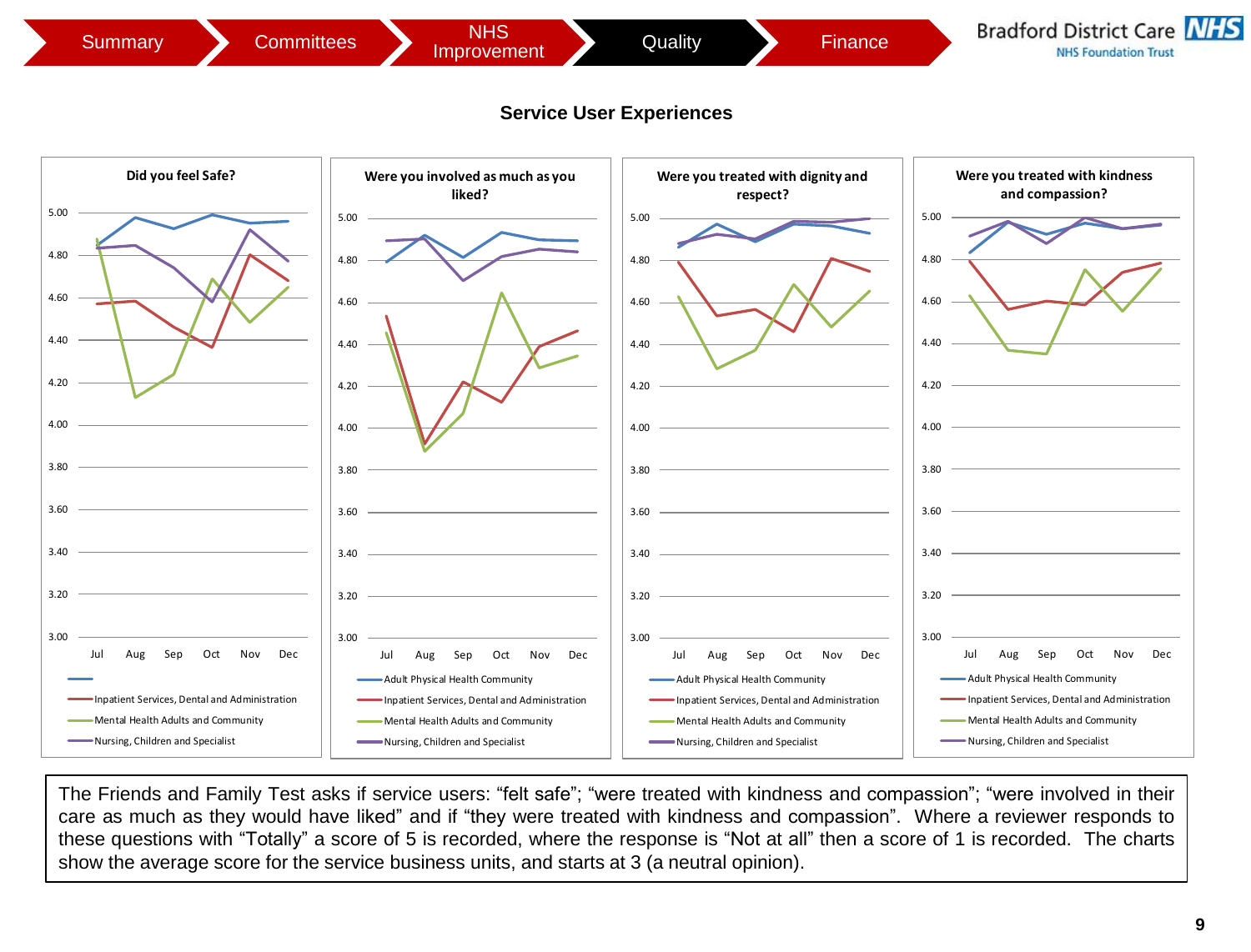|                  | <b>Summary</b>                                                          | <b>Committees</b>              |       | <b>NHS</b><br>Improvement |                                                       | Quality                              |                     | <b>Bradford District Care NHS</b><br>Finance<br><b>NHS Foundation Trust</b>                                                                                                                                                                                                   |
|------------------|-------------------------------------------------------------------------|--------------------------------|-------|---------------------------|-------------------------------------------------------|--------------------------------------|---------------------|-------------------------------------------------------------------------------------------------------------------------------------------------------------------------------------------------------------------------------------------------------------------------------|
|                  |                                                                         |                                |       |                           | <b>Workforce - Appraisal &amp; Mandatory Training</b> |                                      |                     |                                                                                                                                                                                                                                                                               |
| Indicator<br>No. | <b>Indicator</b>                                                        | 15/16<br><b>outturn Target</b> | 16/17 |                           | <b>Numerator Denominator</b>                          | <b>Current</b><br><b>Performance</b> | <b>FOT</b><br>16/17 | <b>Graph</b>                                                                                                                                                                                                                                                                  |
| Q17              | % Mandatory training<br>(excl. Information<br>Governance<br>Compliance) | 91.90%                         | 80%   | 6,422                     | 7,243                                                 | 88.66%                               |                     | 96.0%<br>86.0%<br>76.0%<br>Jan- Feb- Mar- Apr- May- Jun- Jul- Aug- Sep- Oct- Nov- Dec-<br>16<br>16<br>16<br>16  16  16  16  16  16  16  16<br>16                                                                                                                              |
| Q17c             | % Information<br>Governance Training 96.50%<br>- All Staff Combined     |                                | 95%   | 2,628                     | 2,848                                                 | 92.28%                               |                     | 101.0%<br>96.0%<br>91.0%<br>86.0%<br>Jan- Feb- Mar- Apr- May- Jun- Jul- Aug- Sep- Oct- Nov- Dec-<br>16 16 16 16<br>16 16 16<br>16<br>16<br>16<br>16                                                                                                                           |
| Q18              | % Staff Receiving<br>Appraisal                                          | 83.14%                         | 80%   | 2,011                     | 2,414                                                 | 83.31%                               |                     | 86.0%<br>84.0%<br>82.0%<br>80.0%<br>78.0%<br>Jan- Feb- Mar- Apr- May- Jun- Jul- Aug- Sep- Oct- Nov- Dec-<br>16<br>16<br>16<br>16<br>16 16 16<br>16 16 16 16<br>16                                                                                                             |
| Q19              | % Labour Turnover                                                       | 11.62%                         | 10%   | 296.9                     | 2,428.8                                               | 12.23%                               |                     | 14.00%<br>12.00%<br>10.00%<br>8.00%<br>Jan- Feb- Mar- Apr- May- Jun- Jul- Aug- Sep- Oct- Nov- Dec-<br>16 16<br>16  16  16  16  16  16  16<br>16 16<br>16<br>LTO (YTD)                                                                                                         |
| Q <sub>21</sub>  | % Vacancy rate                                                          | 7.17%                          | 10%   | 240.20                    | 2,668.97                                              | 9.00%                                |                     | 39.8% of vacancies are in Specialist Inpatient,<br>Dental & Admin. Actions include over<br>recruitment to posts and one-stop campaigns<br>supplemented by active staff bank recruitment to<br>provide short term support as an alternative to<br>agency.                      |
| Q20              | % Sickness absence<br>rate                                              | 4.53%                          | 4%    | 4,489.94                  | 75,484.14                                             | 5.95%                                | 5.33%               | Work is underway to learn from similar Trusts<br>that have lower sickness absence, to support<br>improvements to support, systems and<br>processes. This work should conclude by the<br>end of February 2017.<br><b>Graph Key</b><br>Measure<br>Target<br>Trend<br>Trajectory |

the control of the control of the con-